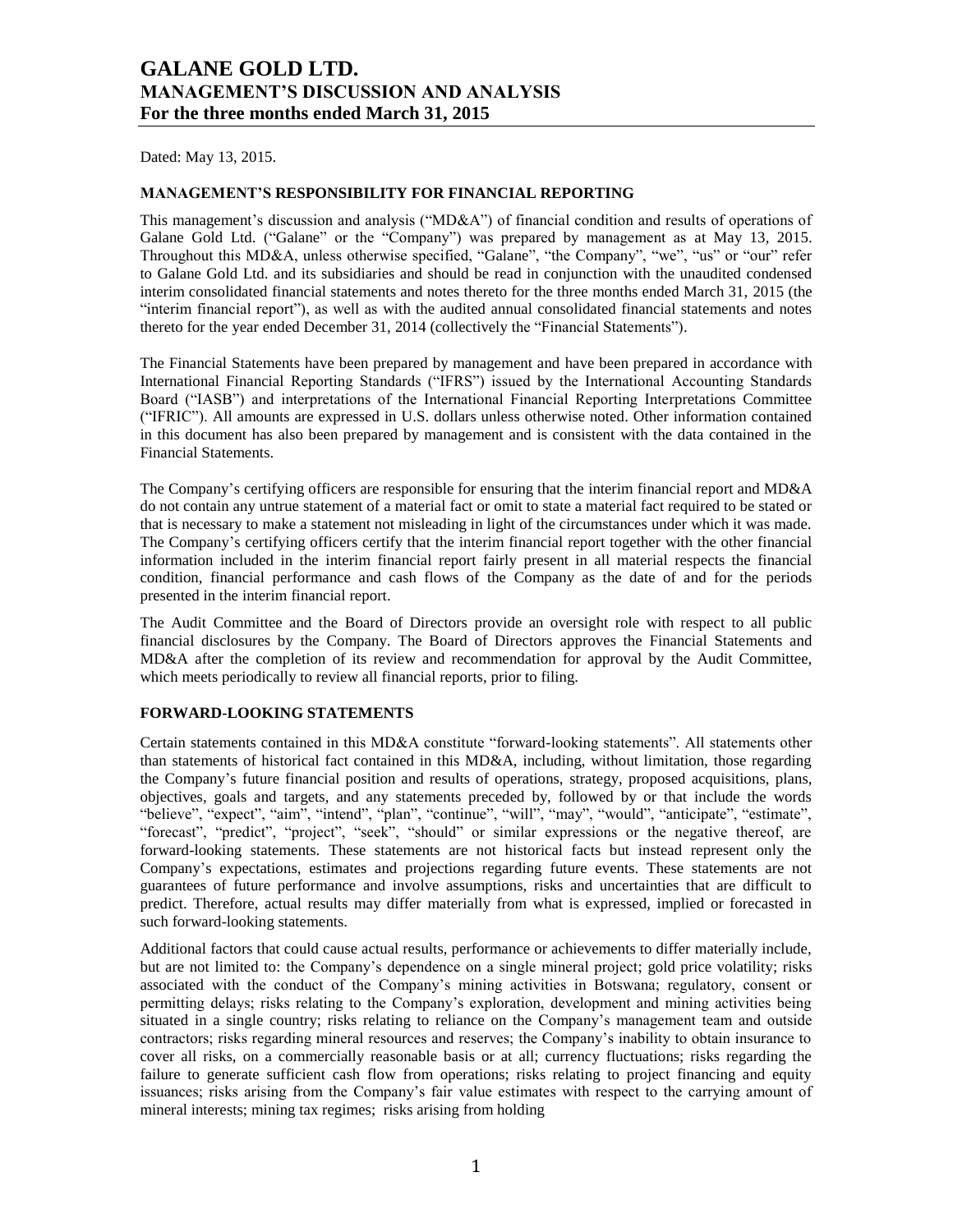### **FORWARD-LOOKING STATEMENTS (continued…)**

derivative instruments; the Company's need to replace reserves depleted by production; risks and unknowns inherent in all mining projects, including the inaccuracy of reserves and resources, metallurgical recoveries and capital and operating costs of such projects; contests over title to properties, particularly title to undeveloped properties; laws and regulations governing the environment, health and safety; operating or technical difficulties in connection with mining or development activities; lack of infrastructure; employee relations, labour unrest or unavailability; health risks in Africa; the Company's interactions with surrounding communities and artisanal miners; the Company's ability to successfully integrate acquired assets; the speculative nature of exploration and development, including the risks of diminishing quantities or grades of reserves; development of the Company's exploration properties into commercially viable mines; stock market volatility; conflicts of interest among certain directors and officers; lack of liquidity for shareholders of the Company; risks related to the market perception of junior gold companies; and litigation risk. See "Risks and Uncertainties" below. Management provides forward-looking statements because it believes they provide useful information to readers when considering their investment objectives and cautions readers that the information may not be appropriate for other purposes. Consequently, all of the forward-looking statements made in this MD&A are qualified by these cautionary statements and other cautionary statements or factors contained herein, and there can be no assurance that the actual results or developments will be realized or, even if substantially realized, that they will have the expected consequences to, or effects on, the Company. These forward-looking statements are made as of the date of this MD&A and the Company assumes no obligation to update or revise them to reflect subsequent information, events or circumstances or otherwise, except as required by law.

The forward-looking statements in this MD&A are based on numerous assumptions regarding the Company's present and future business strategies and the environment in which the Company will operate in the future, including assumptions regarding gold prices, business and operating strategies, and the Company's ability to operate on a profitable basis.

### **CORPORATE OVERVIEW**

The Company's principal business activities are the exploration for, development of, and operation of gold mining properties. The Company operates through its wholly-owned subsidiary, Galane Gold Mines Ltd. ("GGM"), which in turn operates a producing mine, and has the rights to certain mineral exploration tenements (the producing mine and mineral exploration tenements collectively, the "Mupane Property") located in the Republic of Botswana ("Botswana") through subsidiaries located in Botswana. The common shares in the capital of the Company (the "Common Shares") have been listed for trading on the TSX Venture Exchange under the symbol "GG" since September 6, 2011.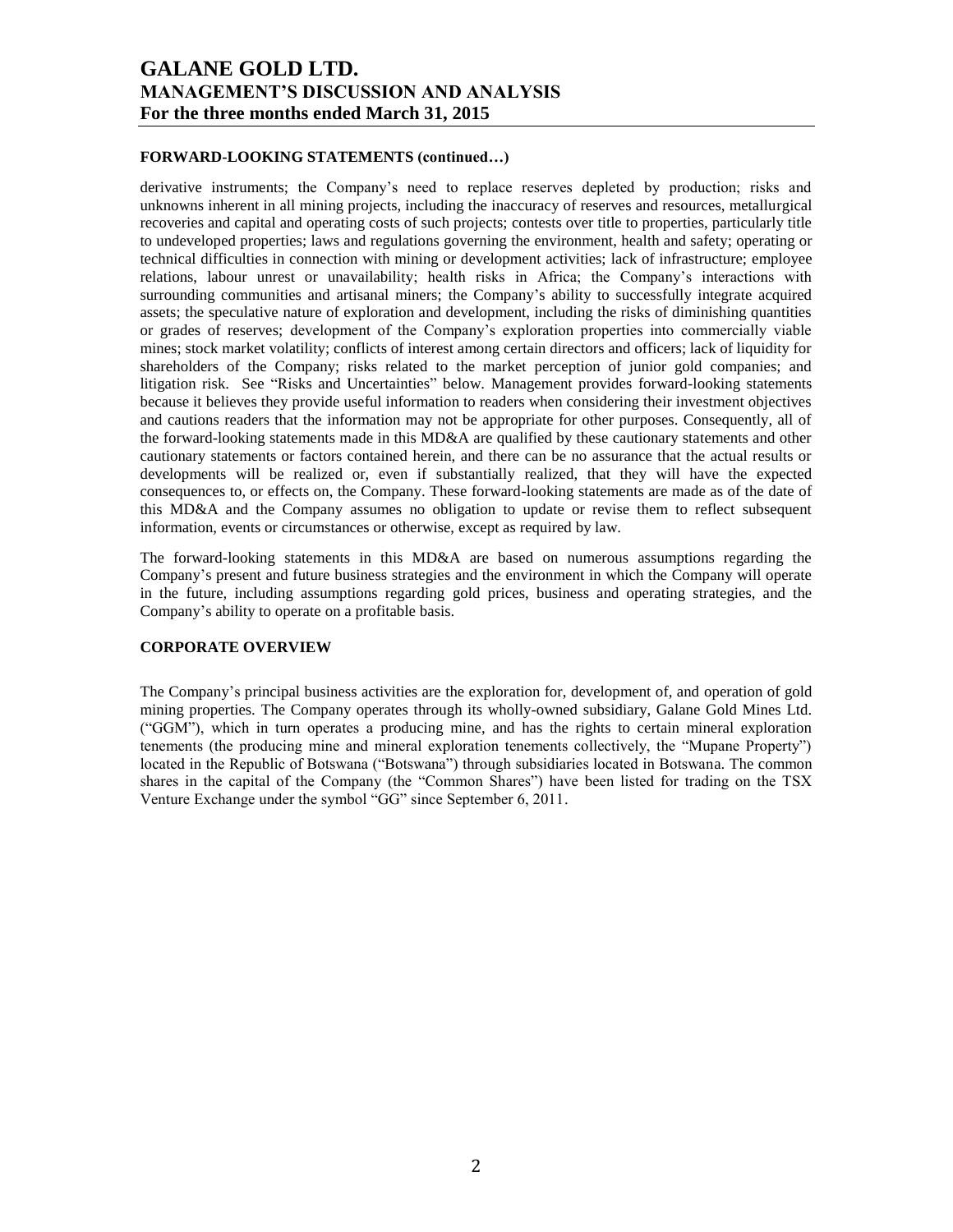### **OUTLOOK**

*Certain information set out in this section is forward looking information and is based on a number of assumptions, including that gold price volatility, no delays in production, regulatory risk, currency fluctuations, integrating successfully new acquired assets and risks and uncertainties inherent with all mining operations. For more details please see above under "Forward-Looking Statements" and below under "Risks and Uncertainties".*

The Company continues to carry out its improvement and exploration plan in Botswana, with a focus on the optimisation of the mining operations and the expansion of the resource base.

The Company has completed its new five year mine plan which will form the guide for the Company's short term goals and long term strategy. The Company intends to utilize the following resources during 2015:

- Tau Underground the Company has previously disclosed its intention to exploit the reported measured and indicated mineral resources of approximately 128,600 ounces of gold for Tau through underground mining. The Company currently expects to commence stoping in Q3 2015. Development will in some instances be through reef and Tau will provide material to the plant between now and the commencement of stoping. While developing underground the Company intends to commence exploration to attempt to confirm the extension of the Tau at depth.
- Golden Eagle the Company commenced open pit mining again subsequent to the end of  $Q1$ 2015 and the mine is expected to provide production to the end of Q3 2015. The Company has also commenced a study on the economics of continuing to mine at Golden Eagle as an underground operation.
- Low Grade Stockpiles the Company is screening the 702,259 tonnes of low grade stockpile at an average grade of 0.97 grams per tonne (" $g/t$ "), which is located at the run-of-mine pad at the processing plant. The Company is also reviewing a further 1.4 million tonnes of low grade stockpiles which it hopes to use to supplement feed during 2015 and in future years.
- Tekwane the Company has commenced bush clearance and trial mining subsequent to the end of Q1 2015. The Company plans to selectively mine the high grade areas in Q3 and Q4 2015.

The Company's mine plan is subject to change according to the prevailing gold. The Company will adopt the appropriate plan for that prevailing gold price environment.

The Company's processing plant continues to focus on on-going stabilisation and optimisation of the processing operations. The Company's major project for 2015 is implementing a gravity concentrating circuit into the plant to concentrate free gold before leaching is initiated. This is in response to positive results received on the recovery of free gold from the Company's existing resources and to process Tekwane. It is currently expected that the gravity concentrating circuit will be operating in Q2 2015. Work will also continue to re-automate plant controls to improve recovery and process efficiencies.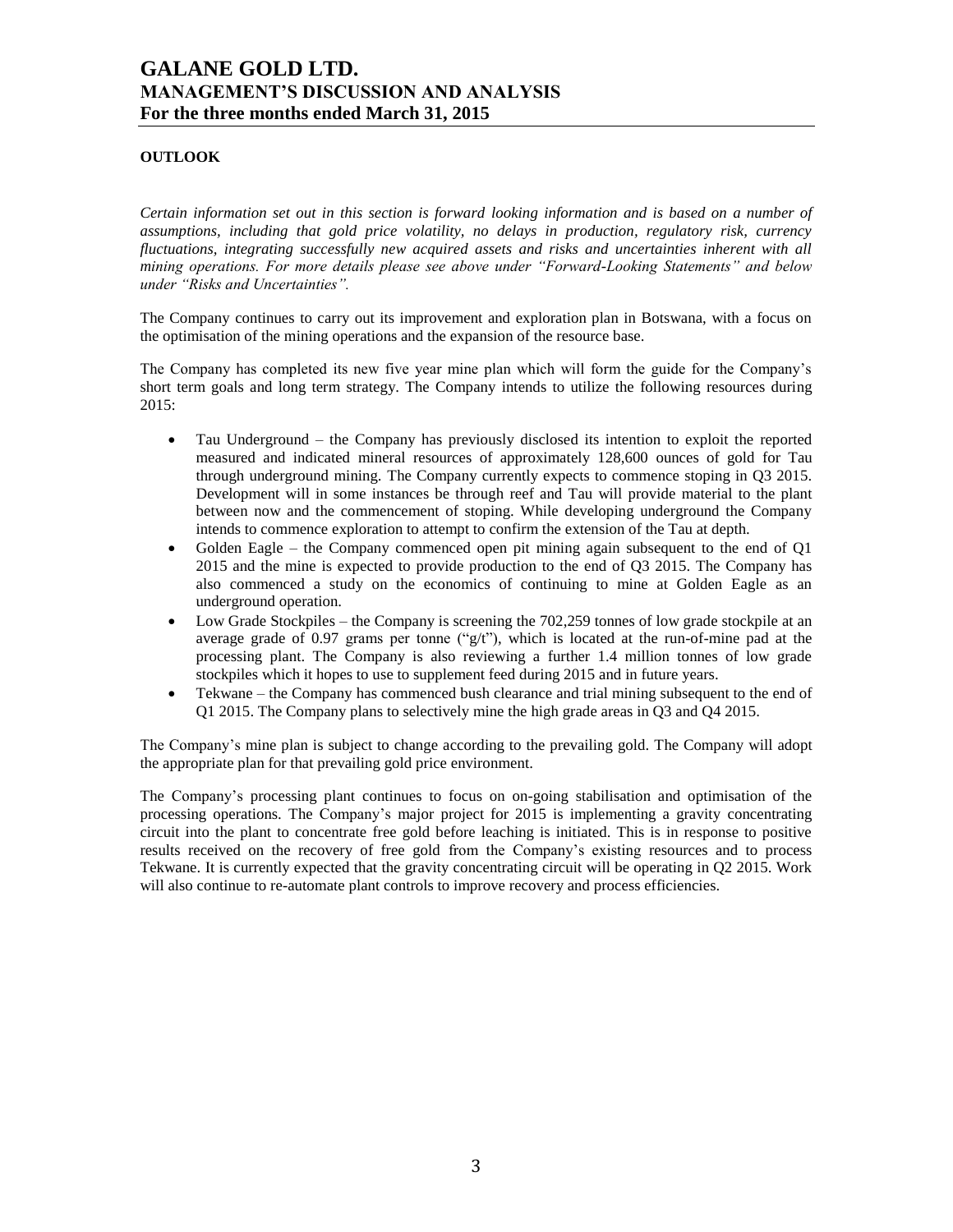### **DISCUSSION OF OPERATIONS**

#### *For the three months ended March 31, 2015*

The following is an analysis of the Company's operating results for the three months ended March 31, 2015 ("Q1 2015"). For mining operations, processing and financial information, comparisons with the three months ended March 31, 2014 ("Q1 2014") have been provided.

### *Operating activity:*

Commentary regarding the Company's operating activity during Q1 2014 follows:

### *Mining*

The following table sets forth certain key mining statistics for the Mupane Property:

|                              |             | 2015                     | 2014    |                |                |         |           |
|------------------------------|-------------|--------------------------|---------|----------------|----------------|---------|-----------|
|                              |             | Q1                       | Q4      | Q <sub>3</sub> | Q <sub>2</sub> | Q1      |           |
| Mupane(Tholo, Kwena          | Ore $(t)$   | 88,488                   | 47,137  | 104,597        | 117,959        | 102,071 | 371,764   |
| & Tawana)                    | Grade (g/t) | 1.45                     | 1.75    | 1.68           | 1.92           | 2.19    | 1.91      |
|                              | Waste (t)   | 207,051                  | 163,120 | 488,305        | 436,016        | 816,759 | 1,904,200 |
| Mupane (Tau)                 | Ore (t)     | 9,234                    | 1,956   | 2,647          | 3,384          |         | 7,987     |
|                              | Grade (g/t) | 2.49                     | 3.20    | 3.27           | 2.85           |         | 3.07      |
|                              | Waste (t)   | 21,320                   | 30,130  | 25,627         | 6,886          |         | 62,643    |
| Golden Eagle                 | Ore (t)     |                          | 71,988  | 64,860         | 15,100         | 1,106   | 153,054   |
|                              | Grade (g/t) |                          | 1.43    | 1.64           | 1.66           | 1.58    | 1.54      |
|                              | Waste (t)   | $\overline{\phantom{a}}$ | 376,375 | 649,249        | 525,005        | 369,729 | 1,920,358 |
| <b>Shashe Pencils</b>        | Ore (t)     |                          |         |                | 671            | 993     | 1,664     |
|                              | Grade (g/t) |                          |         |                | 2.92           | 4.04    | 3.59      |
|                              | Waste (t)   |                          |         |                | 9,019          | 5,187   | 14,206    |
| <b>Tailing Dump Material</b> | Ore (t)     |                          |         | 30,201         | 12,709         | 17,270  | 60,180    |
|                              | Grade (g/t) |                          |         | 1.25           | 0.70           | 1.50    | 1.21      |
|                              | Waste (t)   |                          |         |                |                |         |           |

The Company has operated two mining operations at the Mupane Property during 2015. They are:

- Tholo and Kwena in Q1 2015, the volume of ore mined at Tholo and Kwena decreased to 88,488 tonnes at 1.45 g/t (Q1 2014 – 102,071 tonnes at 2.19 g/t) and the stripping ratio decreased to 2.34 (Q1 2014 – 8.00). The grade decreased as the Company increased the tonnes mined from Kwena which has a lower grade than Tholo. The stripping ratio decreased as the Company completed mining in Tholo pit in Q1 2015.
- Tau the Company commenced development of the Tau underground in Q1 2014. There was no development in reef in Q1 2014. However during Q1 2015, the Company had development in the reef as a result of the Company's development work for the stopes.

The reduction in the total amount mined is consistent with the current mine plan as the Company transitions between open pit mining and underground mining. Additional production in the next two quarters of 2015 is expected to be sourced from Golden Eagle and Tekwane until Tau is in commercial production.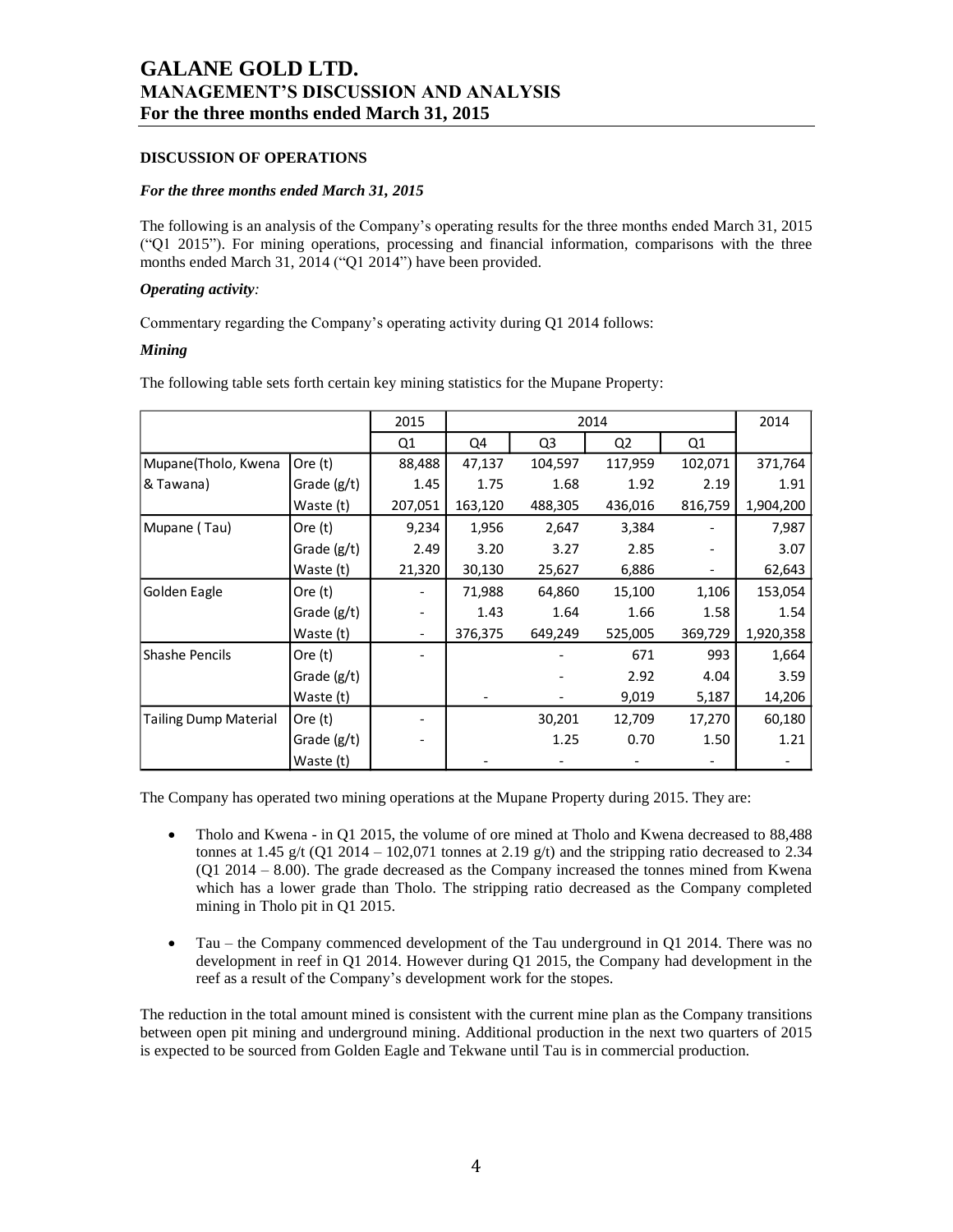### **DISCUSSION OF OPERATIONS (continued…)**

#### *Processing*

The following table sets forth certain key processing statistics at the Mupane Property:

|                       |       | 01 2015 <b>TYD 2015</b> 04 2014 03 2014 02 2014 |       |       |       | 01 2014 | 2014   |
|-----------------------|-------|-------------------------------------------------|-------|-------|-------|---------|--------|
|                       |       |                                                 |       |       |       |         |        |
| Ore milled (000 t)    | 159   | 159                                             | 176   | 200   | 181   | 188     | 745    |
| Head grade (g/t)      | 1.41  | 1.41                                            | 1.51  | 1.68  | 1.58  | 1.96    | 1.69   |
| Recovery (%)          | 69.9% | 69.9%                                           | 70.6% | 76.0% | 73.7% | 78.8%   | 76.0%  |
| Gold production (oz.) | 5,030 | 5,030                                           | 6.044 | 8.206 | 7.195 | 9,346   | 30,791 |

Gold production in Q1 2015 was 5,030 ounces compared to 9,346 ounces in Q1 2014. The grade and recovery in Q1 2015 of 1.41 g/t and 69.9% was lower than the grade and recovery in Q1 2014. In Q1 2015, a higher proportion of the ore milled was from the low grade stockpiles. The reduction in production is consistent with the current mine plan as the Company transitions from open pit mining to underground mining.

### *Revenue and earnings from mining operations*

The table below outlines the revenue and earnings from mining operations on a total dollar basis, and on a per ounce of gold sold basis:

|                                                                                    | Q1 2015                        | O <sub>4</sub> 2014 | O3 2014     | O <sub>2</sub> 2014 |
|------------------------------------------------------------------------------------|--------------------------------|---------------------|-------------|---------------------|
| Revenue (000)                                                                      | \$<br>5,765                    | \$<br>7,789         | \$<br>9,461 | 10,773<br>\$        |
| Gold sold (oz.)                                                                    | 5,140                          | 6,370               | 7,479       | 8,308               |
| Earnings<br>from<br>(Loss)<br>mining operations (000)                              | \$<br>(1, 336)                 | \$<br>706           | \$<br>977   | \$<br>224           |
| from mining<br>Earnings<br>operations $(\frac{6}{2})^{(1)}$                        | \$<br>$\overline{\phantom{a}}$ | \$<br>110           | \$<br>131   | \$<br>27            |
| Operating<br>cash<br>cost<br>royalties<br>excluding<br>$(\frac{\csc(1)}{2})^{(1)}$ | \$<br>1,270                    | \$<br>1.101         | \$<br>886   | \$.<br>1,201        |

|                                                                | Q1 2014      | Q4 2013 |        | O <sub>3</sub> 2013 |                          | O <sub>2</sub> 2013 |
|----------------------------------------------------------------|--------------|---------|--------|---------------------|--------------------------|---------------------|
| Revenue $(000)$                                                | \$<br>12,437 | \$      | 13,761 | \$                  | 13,848                   | \$<br>14,044        |
| Gold sold (oz.)                                                | 9,596        |         | 10,789 |                     | 10,310                   | 10,405              |
| from<br>Earnings<br>(Loss)                                     |              |         |        |                     |                          |                     |
| mining operations (000)                                        | \$<br>2,578  | \$      | 4,694  | \$                  | (1,096)                  | \$<br>(23, 767)     |
| mining<br>from<br>Earnings<br>operations $(\frac{6}{2})^{(1)}$ |              |         |        |                     |                          |                     |
|                                                                | \$<br>269    | \$      | 435    | \$                  | $\overline{\phantom{0}}$ | \$                  |
| Operating<br>cash<br>cost<br>royalties<br>excluding            |              |         |        |                     |                          |                     |
| $(\frac{\csc(1)}{2})^{(1)}$                                    | \$<br>764    | \$      | 786    | \$                  | 1,180                    | \$<br>1,449         |

**Note:** (1) Earnings from mining operations per ounce and operating cash cost excluding royalties per ounce are non-GAAP measures.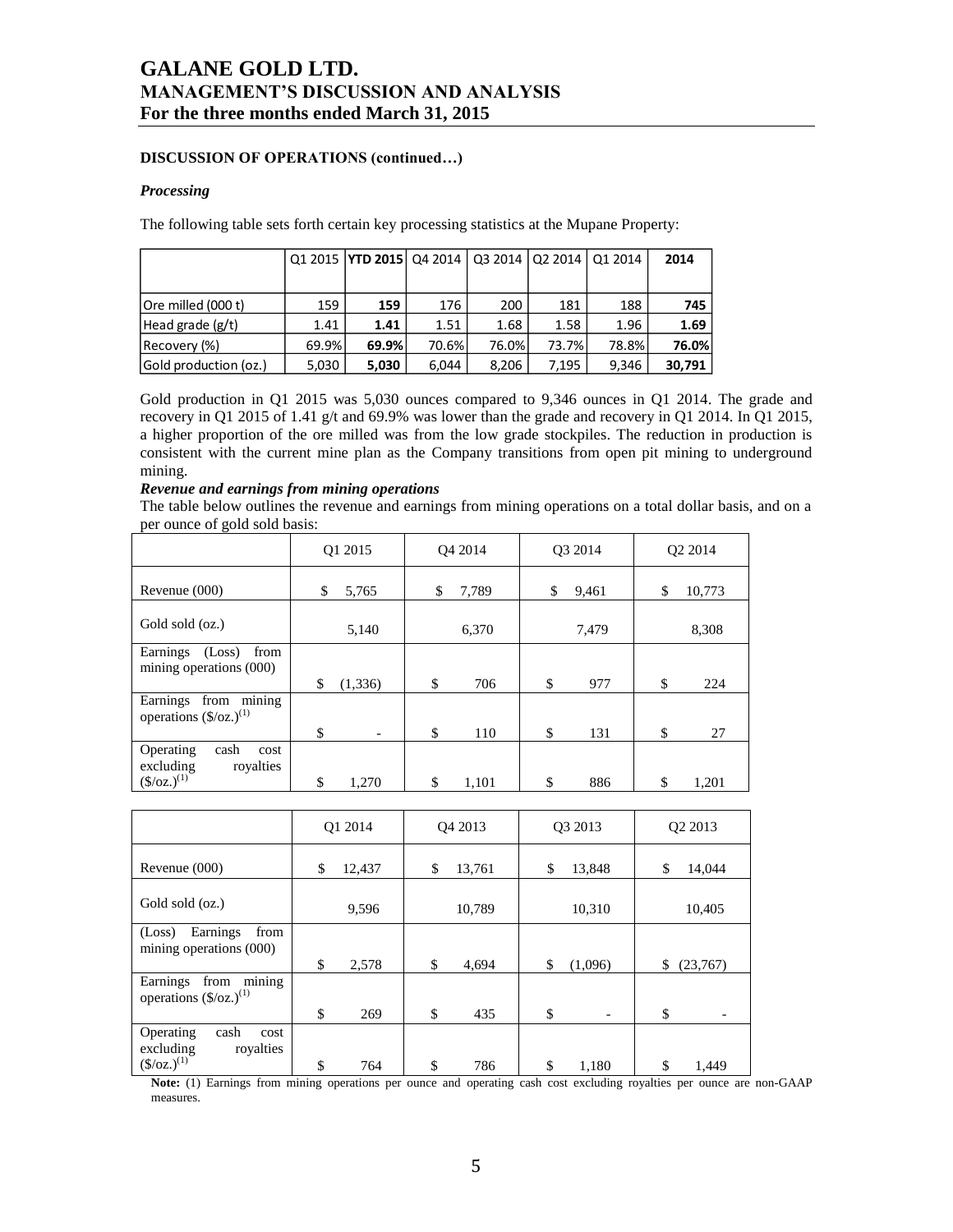### **DISCUSSION OF OPERATIONS (continued…)**

In the three months ended March 31, 2015, the Company generated \$6.3 million in revenue from the sale of 5,140 ounces of gold plus incidental silver at an average combined price of \$1,224 per ounce (before the capitalization of Tau underground revenue) and loss from mining operations of \$(1.3) million. This compares to \$12.4 million in revenue from the sale of 9,596 ounces of gold plus incidental silver at an average combined price of \$1,296 per ounce and earnings from mining operations of \$2.6 million in Q1 2014.

The change in earnings from mining operations from Q1 2015 to Q1 2014 is a result of several factors:

- Gold sales in Q1 2015 were 4,456 ounces less than in Q1 2014. This was coupled with a reduction in the average gold price achieved between the two quarters of \$72 per ounce.
- In Q1 2015 revenue was decreased by \$0.6m (524 ounces) that were offset against the capital costs of the Tau underground development costs as Tau is not yet in commercial production (Q1 2014 - \$nil)
- As a result revenue was \$6.7 million less in Q1 2015. The decrease is as a result of the lower volumes being mined as the Company transitions from open pit mining to underground mining. In Q1 2014, the Company benefited from high grade and volumes from the Tholo pit which has now finished.
- $\bullet$  Mining costs in Q1 2015 were \$1.8 million compared to \$2.7 million in Q1 2014. The variance is mainly due to the reduction in tonnes mined, which is in line with the mine plans in operation during each quarter.
- Processing costs decreased to \$3.4 million in Q1 2015 from \$4.9 million in Q1 2014. The actual tonnes milled decreased from 188,182 tonnes in Q1 2014 to 158,765 tonnes in Q1 2015.
- General and administration costs in Q1 2015 were \$1.2 million compared to \$1.1 million in Q1 2014.
- Depreciation and amortization of \$0.7 million were also recognized in Q1 2015, compared to \$1.1 million in Q1 2014. The reduction in depreciation and amortization is due to the reduction in production.

As a result of the above factors the operating cash cost per ounce (excluding royalties) in Q1 2015 was \$1,270 compared to \$764 per ounce in Q1 2014.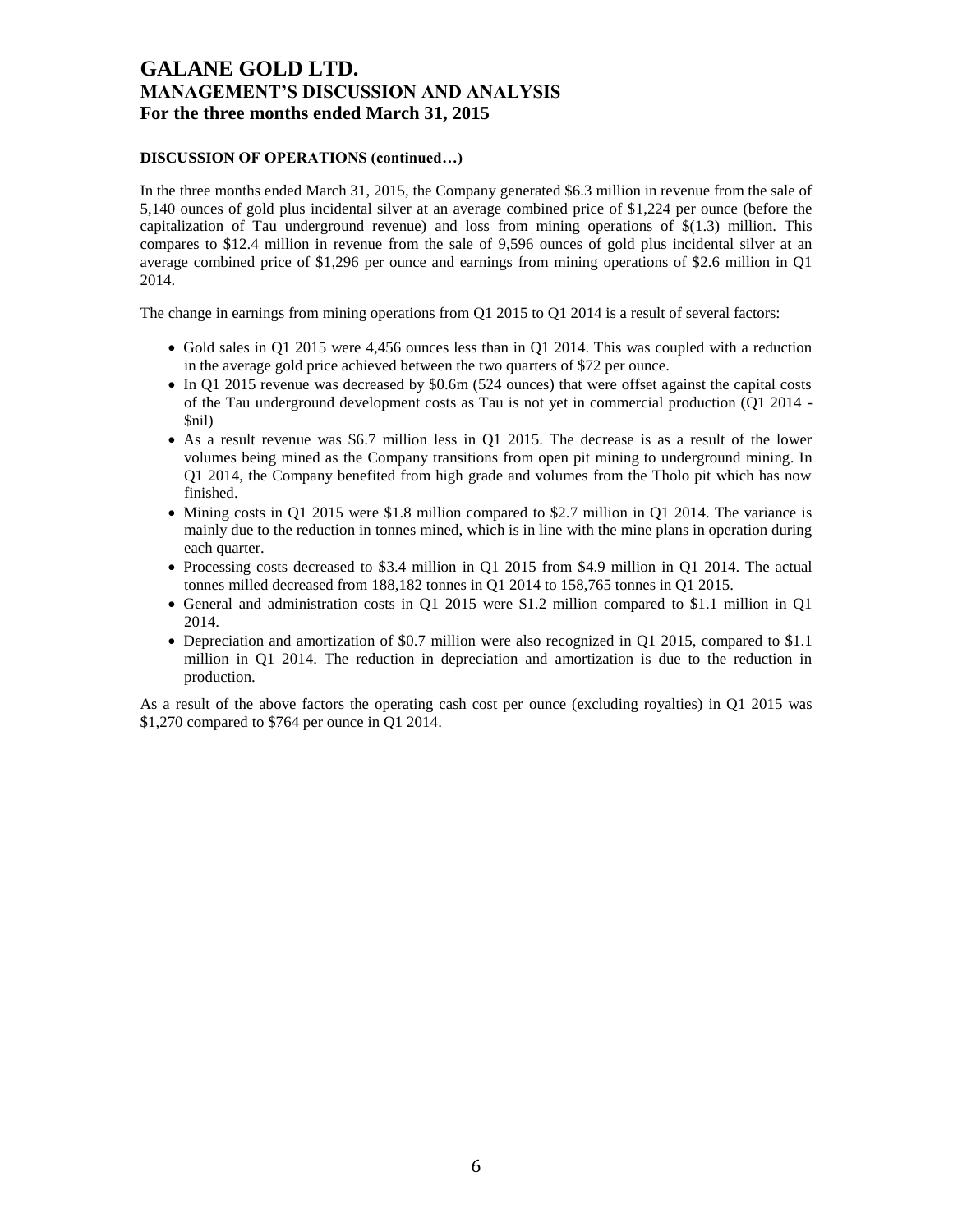## **DISCUSSION OF OPERATIONS (continued…)**

### *Non-Cash Costs:*

### *Earnings*

The Company's earnings comprised of:

|                                    | Q1 2015       | O1 2014     |  |  |
|------------------------------------|---------------|-------------|--|--|
| mining<br>(Loss)<br>from<br>income |               |             |  |  |
| operations                         | \$(1,335,876) | \$2,577,500 |  |  |
| <b>Exploration</b> costs           | (36,665)      | (33,013)    |  |  |
| Corporate general and              |               |             |  |  |
| administrative costs               | (472, 125)    | (441,091)   |  |  |
| Stock-based compensation           | (112, 887)    | (27, 336)   |  |  |
| Foreign exchange (loss) gain       | 132,520       | 163,795     |  |  |
| Interest on long term debt         | (63,059)      | (36,259)    |  |  |
| Other (expenses) income            | (3,550)       | (3,947)     |  |  |
| Other financing income (costs)     | (77, 726)     | (78, 594)   |  |  |
|                                    | \$(1,969,368) | \$2,121,055 |  |  |

Corporate general and administration costs totaled \$0.5 million for Q1 2015 (Q1 2014 - \$0.4 million), and includes the following:

|                          | O <sub>1</sub> 2015 | O <sub>1</sub> 2014 |
|--------------------------|---------------------|---------------------|
| <b>Professional Fees</b> | (61,509)            | 101,227             |
| Management fees to       |                     |                     |
| officers                 | 419,405             | 239,585             |
| Investor relations       | 47,854              | 277                 |
| Corporate general and    |                     |                     |
| administration           | 66,375              | 100.002             |
|                          | \$472,125           | \$441,091           |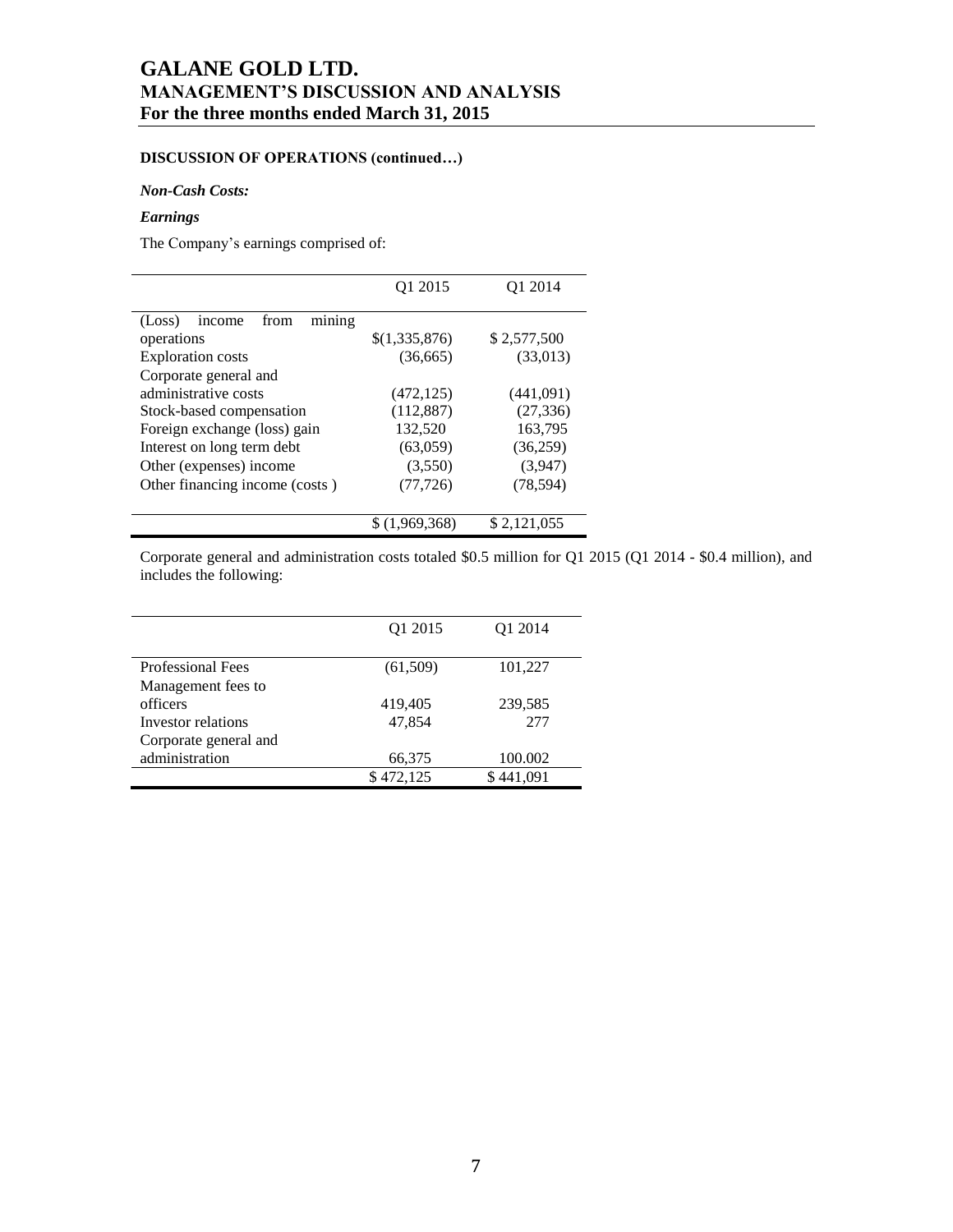### **SUMMARY OF FINANCIAL POSITION**

Selected Consolidated Statement of Financial Position Data:

|                            | March 31,<br>2015 | December 31,<br>2014 | September 30,<br>2014 | June 30,<br>2014 |
|----------------------------|-------------------|----------------------|-----------------------|------------------|
|                            | \$                | \$                   | \$                    | S                |
| Total current assets       | 13,294,047        | 17,828,377           | 17,803,595            | 16,329,277       |
| Total current liabilities  | 11,500,247        | 11,303,250           | 9,398,810             | 8,931,132        |
| Working capital            | 1,793,800         | 6,525,127            | 8,404,785             | 7,398,145        |
| Mining assets              | 31,106,556        | 29,391,948           | 28,723,466            | 27,128,311       |
| Non-current liabilities    | 5,943,231         | 7,103,469            | 9,082,789             | 6,390,290        |
| Total shareholders' equity | 26,957,125        | 28,813,606           | 28,045,462            | 28,136,166       |

|                            | March 31,<br>2014 | December 31,<br>2013 | September 30,<br>2013 | June 30,   |
|----------------------------|-------------------|----------------------|-----------------------|------------|
|                            | \$                | \$                   | \$                    | 2013       |
| Total current assets       | 17,211,476        | 17,977,615           | 13,164,032            | 14,484,706 |
| Total current liabilities  | 7,768,542         | 10,089,864           | 7,483,353             | 6,322,962  |
| Working capital            | 9.442.934         | 7,887,751            | 5,680,679             | 8,161,744  |
| Mining assets              | 25,115,168        | 23, 252, 363         | 24,856,263            | 25,410,700 |
| Non-current liabilities    | 5,819,343         | 4,549,746            | 7,569,232             | 8,721,329  |
| Total shareholders' equity | 28,738,759        | 26,590,368           | 22,967,712            | 24,841,115 |

In Q1 2015, the Company decreased working capital by \$4.7 million from Q4 2014. The decrease in working capital was mainly due to the following movements in total current liabilities and cash balance:

- an increase in current borrowings of \$1.6 million as a result of a movement of \$1.6 million from non-current to current liabilities; and
- a decrease in cash balance of \$3.1 million:
	- o operating loss after working capital of \$0.9 million; and
	- o acquisition of mining assets of \$2.5 million which includes \$1.4 million on Tau underground development and \$0.7 million on a new dozer for mining at Tekwane.
- \$0.3 million from financing activities as a result of \$0.6 million of the dozer acquisition being financed through a lease obligation offset by the first installment on the Samsung loan of \$0.3 million.

In Q1 2015, non-current liabilities decreased by \$1.2 million from Q1 2014 with a movement of \$1.6 million to current liabilities for borrowings offset by an increase of \$0.3 million in deferred royalties. Total shareholders' equity in Q1 2015 decreased by \$1.8 million as a result of the net earnings in the quarter of \$2.0 million compared to Q4 2014.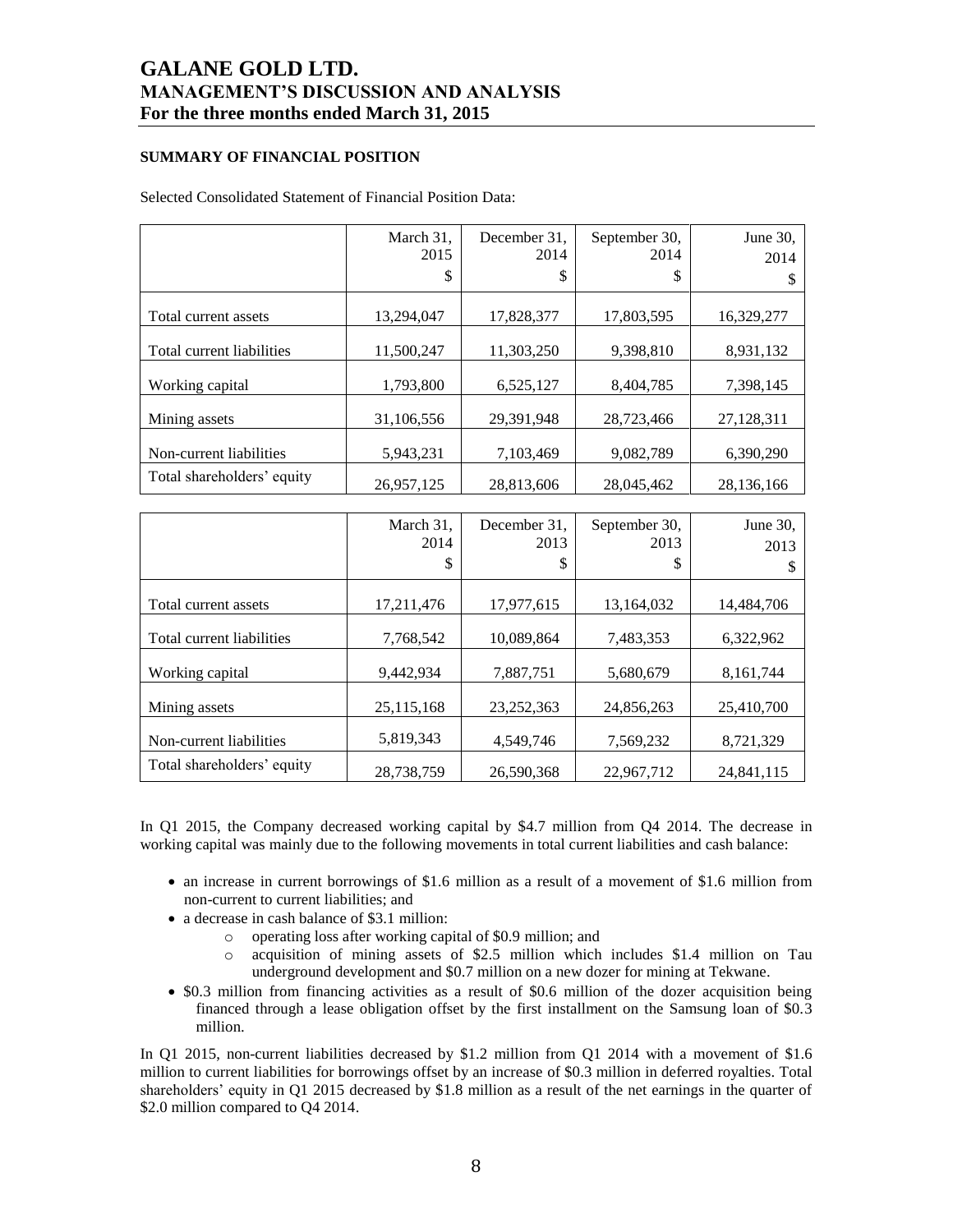## **SUMMARY OF QUARTERLY RESULTS**

The following table summarizes the Company's selected quarterly information for each of the eight most recently completed quarters:

|                                     | Three months ended |              |               |                |  |  |  |
|-------------------------------------|--------------------|--------------|---------------|----------------|--|--|--|
|                                     | March 31,          | December 31, | September 30, | June $30$ ,    |  |  |  |
|                                     | 2015               | 2014         | 2014          | 2014           |  |  |  |
|                                     | \$                 | \$           | \$            | \$             |  |  |  |
| Revenue                             | 5,764,755          | 7,789,117    | 9,460,910     | 10,773,110     |  |  |  |
| Mining costs                        |                    |              |               |                |  |  |  |
| - Cash                              | (6,412,343)        | (7,080,697)  | (6,724,357)   | (9,422,080)    |  |  |  |
| - Non-cash (depreciation,           |                    |              |               | (1, 127, 055)  |  |  |  |
| amortization and impairment)        | (688, 288)         | (2,238)      | (1,759,397)   |                |  |  |  |
| Total mining costs                  | (7,100,631)        | (7,082,935)  | (8,483,754)   | (10, 549, 135) |  |  |  |
| Non Mining Expenses                 | (633, 492)         | (43,587)     | (1,189,257)   | (918, 916)     |  |  |  |
| (Loss) earnings                     | (1,969,368)        | 662,595      | (212, 101)    | (694, 941)     |  |  |  |
| (Loss) earnings per share           |                    |              |               |                |  |  |  |
| - Basic                             | (0.04)             | 0.01         | (0.00)        | (0.01)         |  |  |  |
| - Fully diluted                     | (0.04)             | 0.01         | (0.00)        | (0.01)         |  |  |  |
| Total assets at end of quarter      | 44,400,603         | 47,220,325   | 46,527,061    | 43,457,588     |  |  |  |
| Total liabilities at end of quarter | 17,443,478         | 18,406,721   | 18,481,599    | 15,321,422     |  |  |  |
| Total equity at end of quarter      | 26,957,125         | 28,813,604   | 28,045,462    | 28,136,166     |  |  |  |

|                                                           | Three months ended |                      |                       |                  |  |  |  |  |
|-----------------------------------------------------------|--------------------|----------------------|-----------------------|------------------|--|--|--|--|
|                                                           | March 31,<br>2014  | December 31,<br>2013 | September 30,<br>2013 | June 30,<br>2013 |  |  |  |  |
|                                                           | \$                 | \$                   | S                     | \$               |  |  |  |  |
| Revenue                                                   | 12,437,196         | 13,760,859           | 13,847,644            | 14,044,253       |  |  |  |  |
| Mining costs                                              |                    |                      |                       |                  |  |  |  |  |
| - Cash                                                    | (8,704,905)        | (9,648,688)          | (13,669,853)          | (15, 723, 290)   |  |  |  |  |
| - Non-cash (depreciation,<br>amortization and impairment) | (1,154,791)        | 581,593              | (1,274,212)           | (22,088,125)     |  |  |  |  |
| Total mining costs                                        | (9,859,696)        | (9,067,095)          | (14, 944, 065)        | (37,811,415)     |  |  |  |  |
| Non Mining (Expenses) Income                              | (456, 445)         | (1,328,143)          | (779, 048)            | (507, 436)       |  |  |  |  |
| Earnings (loss)                                           | 2,121,055          | 3,365,621            | (1,875,469)           | (24, 274, 598)   |  |  |  |  |
| Earnings (loss) per share                                 |                    |                      |                       |                  |  |  |  |  |
| - Basic                                                   | 0.04               | 0.07                 | (0.04)                | (0.48)           |  |  |  |  |
| - Fully diluted                                           | 0.04               | 0.07                 | (0.04)                | (0.48)           |  |  |  |  |
| Total assets at end of quarter                            | 42,326,644         | 41,229,978           | 38,020,296            | 39,885,406       |  |  |  |  |
| Total liabilities at end of quarter                       | 13,587,885         | 14,639,610           | 15,052,585            | 15,044,291       |  |  |  |  |
| Total equity at end of quarter                            | 28,738,759         | 26,590,368           | 22,967,711            | 24,841,115       |  |  |  |  |

#### **Note:**

(1) Information for all periods is presented in accordance with IFRS and in U.S. dollars.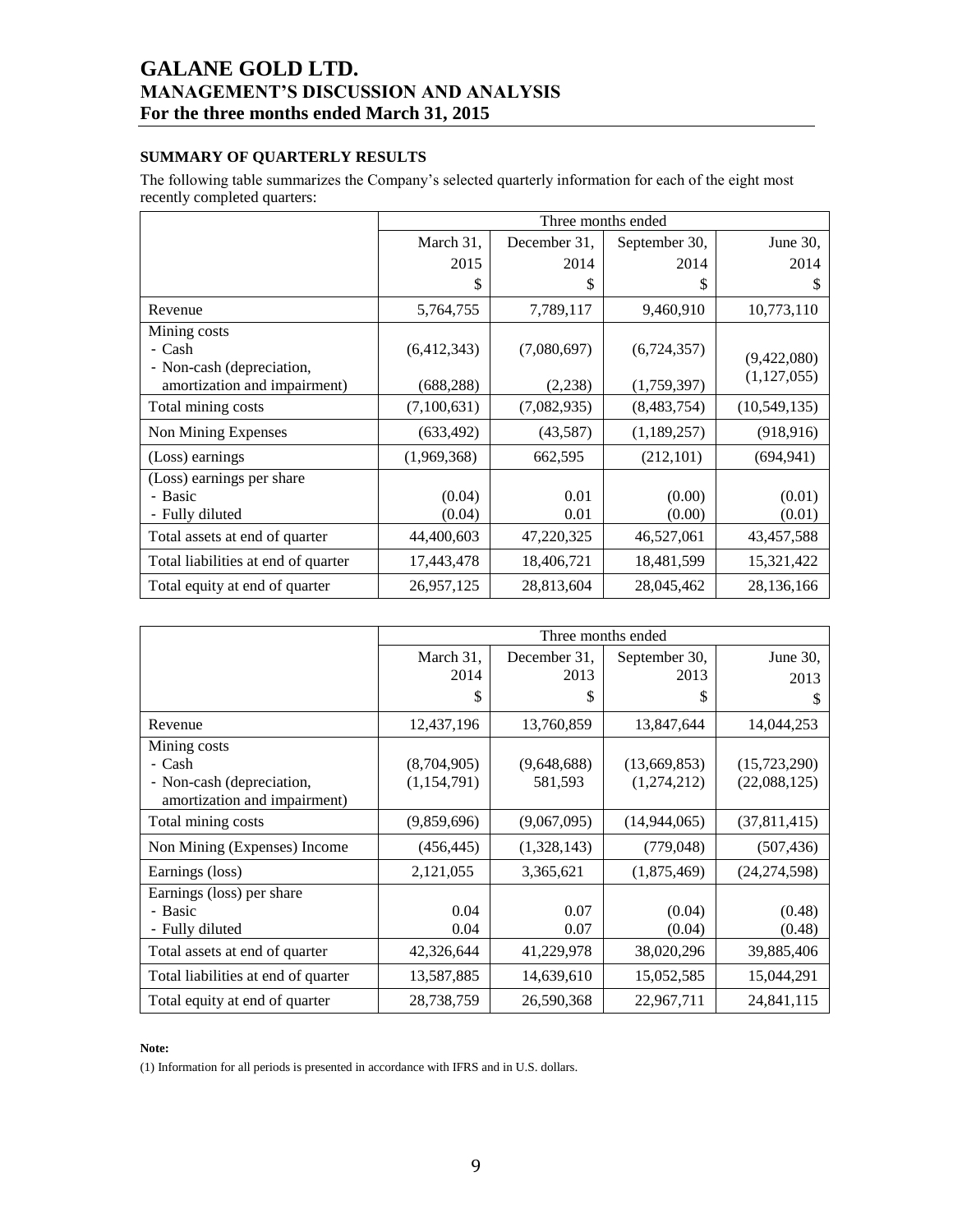### **EXPLORATION**

Exploration in Q1 2015 was devoted to preparations for the near mine exploration drilling programs anticipated to take place at Molomolo, Signal Hill, Mupane and Golden Eagle. The drilling programs are planned to outline possible underground ore body extensions to mined out open pits. The Company also intends to conduct more drilling at Jim's Luck in an attempt to extend the known surface resource at depth. Exploration has covered the following primary areas during Q1 2015:

- Molomolo nineteen reverse circulation ("RC") holes were completed for 2,350 metres and a further twelve holes (approximately 1,450 metres) are still expected to be drilled. All three of the planned core diamond drill holes were also completed for 446 meters.
- Signal Hill one of the planned three core diamond holes was completed for 198 metres. After the Molomolo RC holes have been completed the Company plans to complete nineteen RC for approximately 2,900 metres of drilling at Signal Hill.

### **LIQUIDITY AND CAPITAL RESOURCES**

The Company defines capital as consisting of shareholder's equity, being comprised of issued capital stock, contributed surplus and deficit and long term debt. The Company's objectives when managing capital are primarily to support the creation of shareholder value, but also to ensure that the Company is able to meet its financial obligations as they become due. The Company has not declared or paid any dividends on its Common Shares.

In order to fund the business activities intended in its current business plan, management expects that the Company's mining operations will continue to provide positive cash flow from its operations that is more than sufficient to support its corporate expenses, capital expenditure requirements and exploration activities. As described above under "Summary of Financial Position", at March 31, 2015, the Company had approximately \$1.8 million in working capital and had a cash outflow of approximately \$0.9 million from operations for the period ended March 31, 2015. A continuation of these results is expected to provide sufficient capital to the Company to fund annual operating expenses, repayment of the Samsung facility, capital commitments budgeted and the exploration program contemplated until the end of 2015.

The revenue of the Company is dependent upon the spot price of gold. At the current level of operating costs, the Company will not generate positive cash flow in 2015 from operations.

The Company's officers and senior management take full responsibility for managing the Company's capital and do so through monthly meetings and regular review of financial information. The Company's Board of Directors is responsible for overseeing this process.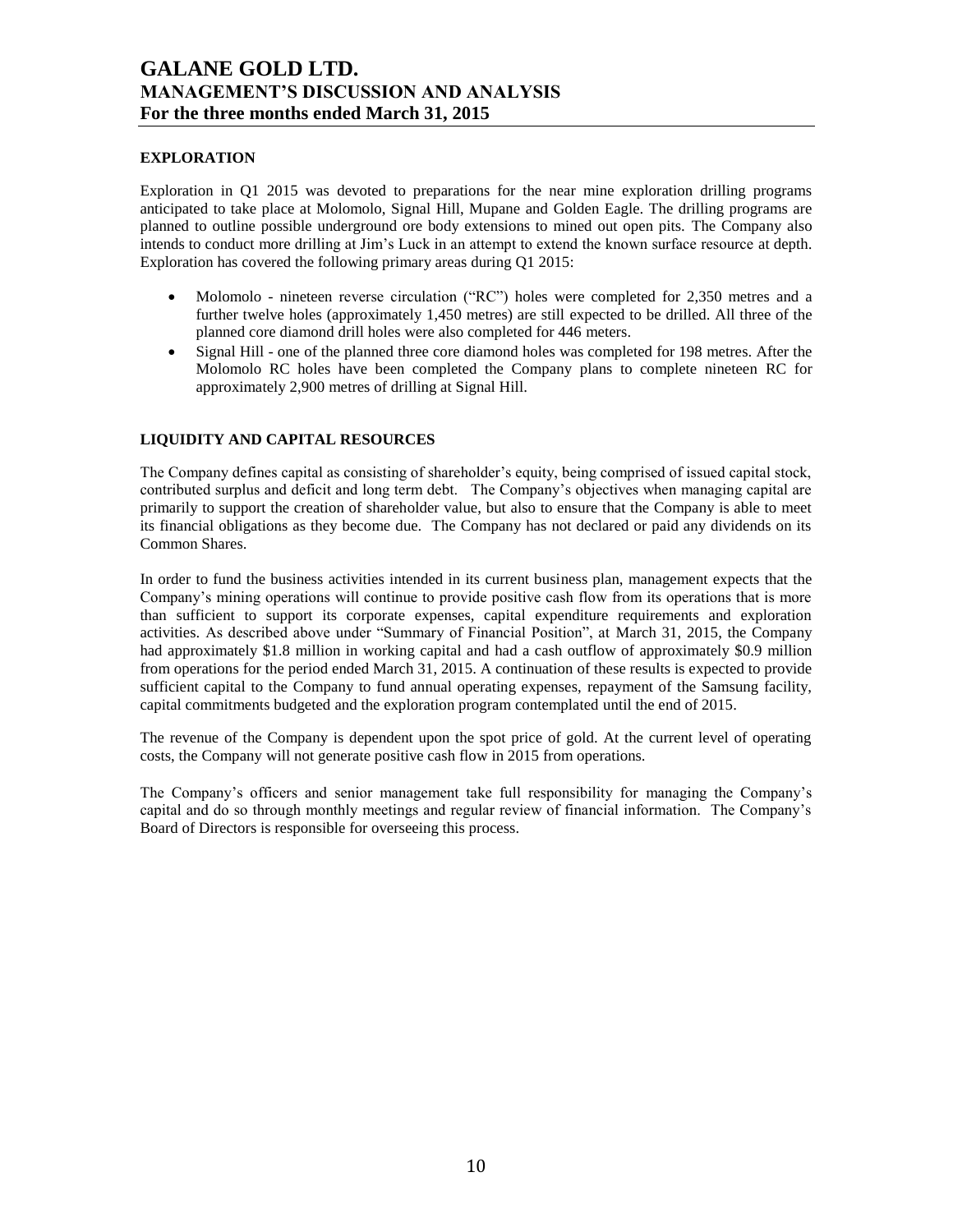### **ENVIRONMENTAL DISCUSSION**

The mining activities of the Company can give rise to obligations for site restoration and rehabilitation. Restoration and rehabilitation work can include land rehabilitation and site restoration. The extent of work required and the associated costs are dependent on the requirements in the local jurisdiction and the interpretations of the requirements by relevant authorities.

Provision for the cost of the Company's restoration and rehabilitation program is recognized at the time that environmental disturbance occurs. When the extent of disturbance increases over the life of an operation, the provision is increased accordingly. Costs included in the provision encompass obligated and reasonably estimable restoration and rehabilitation activity expected to occur progressively over the life of the operation and at the time of closure in connection with disturbances at the reporting date. Routine operating costs that may impact the ultimate restoration and rehabilitation activities such as waste material handling conducted as an integral part of a mining or production process are not included in the provision. Costs arising from unforeseen circumstances, such as the contamination caused by unplanned discharges, are recognized as an expense and liability when the event gives rise to an obligation that is probable and capable of reliable estimation.

Restoration and rehabilitation provisions are measured at the expected value of future cash flows, discounted to their present value and determined according to the probability of alternative estimates of cash flows occurring for each operation. Discount rates used are the ones most appropriate for the location of the mine. Significant judgments and estimates are involved in forming expectations of future activities and the amount and timing of the associated cash flows. Those expectations are formed based on existing environmental and regulatory requirements. As at March 31, 2015, the amount reflected in the Company's restoration and rehabilitation provision is \$3.2 million (on an undiscounted basis, the total payments are estimated at \$3.8 million) which was calculated by an independent contractor.

The value of the provision is progressively increased over time as the effect of discounting unwinds, creating an expense recognized as part of finance costs. Potential changes in the laws and regulations could have an adverse risk on the actual restoration costs that the Company could incur in the future.

### **FINANCIAL INSTRUMENTS**

The Company's financial instruments consist of cash, trade and other receivables, accounts payable and accrued liabilities, interest bearing loans and borrowing. The fair value of the Company's trade and other receivables, and accounts payable and accrued liabilities approximate their carrying value, which is the amount disclosed on the balance sheet dates due to their short-term maturities or ability of prompt liquidation. Cash, under the fair value hierarchy, is based on level-one quoted prices in active markets for identical assets or liabilities. The Company's other financial instruments, specifically interest bearing loans and borrowings are recorded at amortized cost using the effective interest rate method.

Strategic and operational risks are risks that arise if the Company fails to identify opportunities and/or threats arising from changes in the markets in which the Company operates. These strategic opportunities or threats arise from a range of factors that might include changing economic and political circumstances and regulatory developments and competitor actions. These risk factors are more fully addressed under the "Risks and Uncertainties" section of this MD&A.

Credit risk is the risk that one party to a financial instrument will cause a loss for the other party by failing to discharge an obligation. The Company is subject to normal industry credit risks. The Company currently has no trade receivables for the purchase of the gold it produces, and other receivable balance consists of amounts outstanding on tax credits from governmental authorities, each of which are expected to be paid in the near term at face value. The Company's exposure to credit risk is minimal.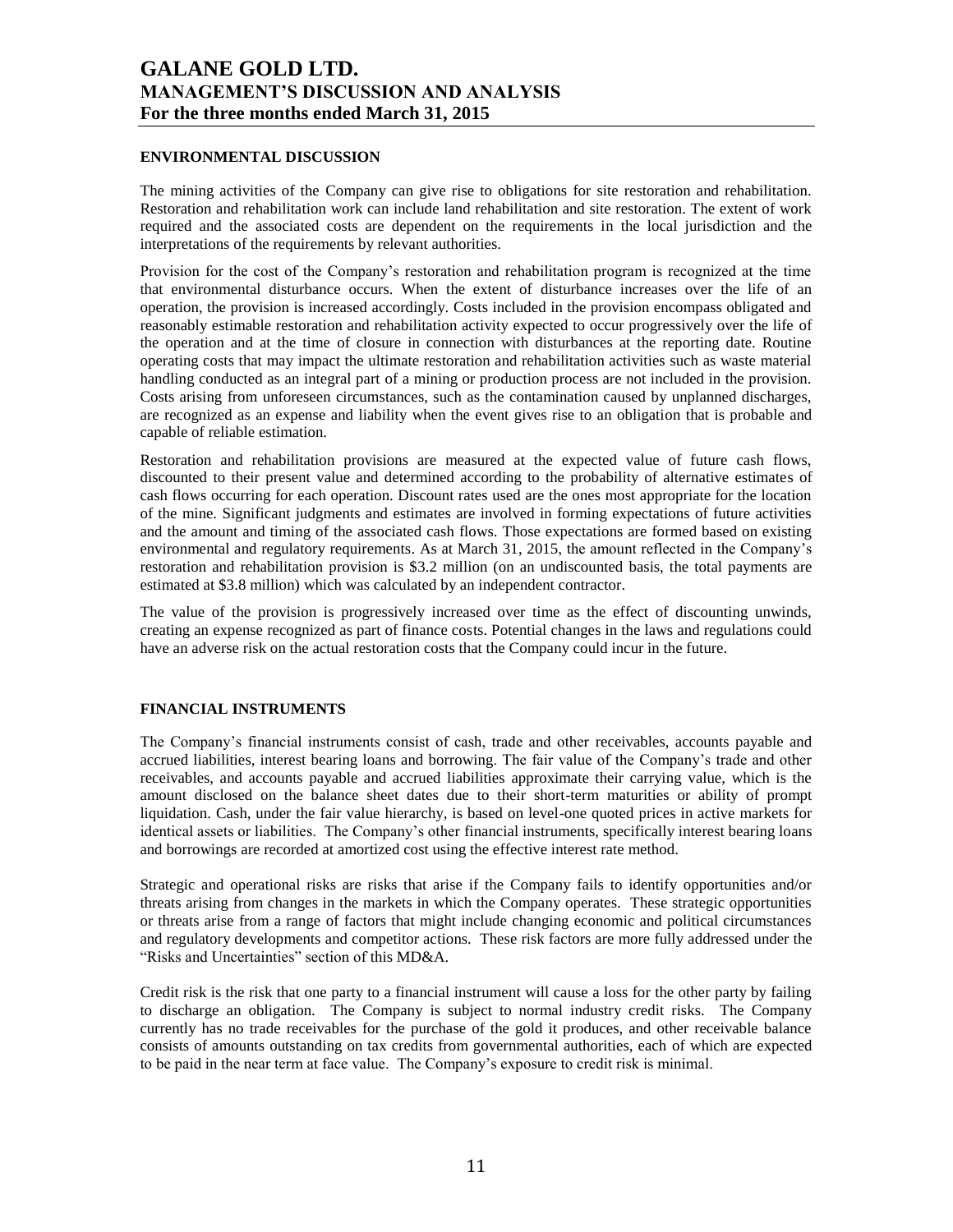Liquidity risk is the risk that an entity will encounter difficulty in meeting obligations associated with financial liabilities. The Company's approach to managing liquidity risk is to ensure that it will have sufficient liquidity to meet liabilities when due. As at March 31, 2015, the Company had a cash, gold inventory and receivables balance of \$13,294,047 (December 31, 2014 - \$17,828,377) to settle current liabilities of \$11,500,247 (December 31, 2014 - \$11,303,250). The Company has sufficient working capital to meet its short-term business requirements. See "Liquidity and Capital Resources" section for further commentary on the Company's liquidity risks.

Interest risk is the risk that the fair value of future cash flows will fluctuate as a result of changes in market risk. The Company's sensitivity to interest rates is currently immaterial.

Currency risk is the risk that the fair value or future cash flows of a financial instrument will fluctuate because of changes in foreign exchange rates. The Company's operations are in Botswana and Canada and its functional currency is U.S. dollars. The international nature of the Company's operations results in foreign exchange risk as transactions are denominated in foreign currencies, including the Botswana Pula, the South African Rand and Canadian Dollars. The operating results and the financial position of the Company are reported in U.S. dollars. The fluctuations of the operating currencies in relation to the U.S. dollar will, consequently, have an impact upon the reported results of the Company and may also affect the value of the Company's assets and liabilities. The Company monitors the volatility of foreign exchange rates and will hedge its currency risk if it determines that the need arises.

Market risk is the risk that the fair values or future cash flows of the Company will fluctuate because of changes in market commodity rates. The Company's efforts are currently focused on the production of gold. As such, the Company's future cash flows and valuation of its future mineral assets will be exposed to market risk on the price fluctuations of gold as a commodity.

### **ISSUED AND OUTSTANDING SHARE CAPITAL**

The Company's authorized capital consists of an unlimited number of Common Shares, of which 52,820,290 Common Shares are issued and outstanding as of the date of this MD&A. On a diluted basis, the Company has 56,075,290 Common Shares outstanding as of the date of this MD&A, assuming the exercise of 3,255,000 outstanding stock options pursuant to the Company's stock option plan.

The aggregate number of Common Shares reserved for issuance under the Company's share purchase plan (the "Share Purchase Plan") is 1,000,000 Common Shares. As at the date of this MD&A, an aggregate of 508,745 Common Shares have been purchased and 483,205 deferred matching shares have been issued or are issuable under the Share Purchase Plan.

Subject to adjustment in certain circumstances, the aggregate number of Common Shares that may be reserved for issuance pursuant to the Company's deferred share unit plan (the "DSU Plan") is 5,266,062 Common Shares. As of the date of this MD&A, subject to the terms of the DSU Plan, an aggregate of 4,049,044 DSUs are outstanding under the DSU Plan and no Common Shares have been issued under the DSU Plan.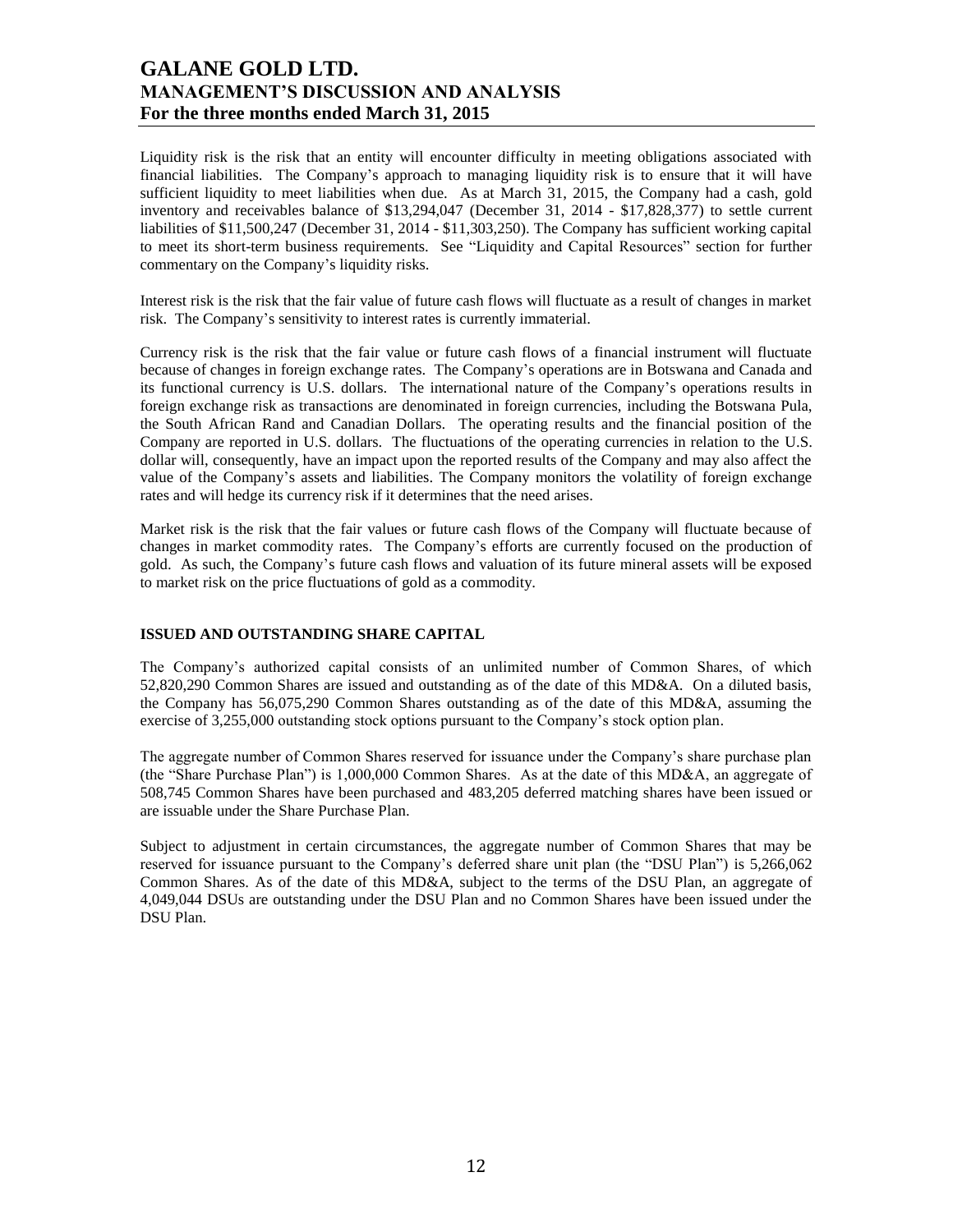### **TRANSACTIONS WITH RELATED PARTIES**

During the three months ended March 31, 2015, the following related party transactions occurred:

- Charles Byron, a director of the Company:
	- o The Company paid rent of \$4,425 for office premises to Great African Services (Pty) Ltd., a company owned by a consortium of individuals that includes Charles Byron (March 31, 2014 - \$1,464);
- IAMGOLD, a shareholder with significant influence, by holding in excess of 20% of the common shares of the Company:
	- o During the three months ended March 31, 2014, the Company paid \$1,266,667 in cash representing the initial payment on the interest bearing note to IAMGOLD (March 31, 2015 - \$nil);
	- o During the three months ended March 31, 2014, the Company accrued \$36,529 representing the interest payable on the interest bearing note to IAMGOLD (March 31, 2015 - accrued \$nil).

### **FUTURE ACCOUNTING POLICIES**

The following new standards and amendments to standards and interpretations which were issued but not yet effective for the quarter ended March 31, 2015, have not been applied in preparing these Financial Statements. They are summarized as follows:

### **IFRS 9 – Financial Instruments**

The IASB has issued IFRS 9, Financial Instruments, which is a four-part project proposing to replace IAS 39, Financial Instruments: Recognition and Measurement. IFRS 9 is effective for annual periods beginning or after January 1, 2018, with early adoption permitted. The Company will evaluate the impact of the change to its financial statements based on the characteristics on its financial instruments at the time of adoption.

### **IFRS 15 – Revenue from Contracts with Customers**

In May 2014, the IASB issued IFRS 15, Revenue from Contracts with Customers (IFRS 15). The standard replaces IAS 11 "Construction Contracts", IAS 18 "Revenue", IFRIC 13 "Customer Loyalty Programmes", IFRIC 15 "Agreements for the Construction of Real Estate", IFRIC 18 "Transfer of Assets From Customers" and SIC 31 "Revenue – Barter Transactions Involving Advertising Services". IFRS 15 is effective for periods beginning on or after January 1, 2017, permits early adoption, and is to be applied retrospectively. IFRS 15 clarifies the principles for recognizing revenue from contracts with customers. The Company is in the process of evaluating the requirements of the new standard.

### **IAS 16 – Property, Plant and Equipment and IAS 38**

In May 2014, the IASB issued amendments to IAS 16 Property, plant and equipment and IAS 38 Intangible assets. The amendments are effective for annual periods beginning on or after January 1, 2016 and are to be applied prospectively. The amendments clarify the factors in assessing the technical or commercial obsolescence and the resulting depreciation period of an asset and state that a depreciation method based on revenue is not appropriate. The Company is in the process of evaluating the requirements of the new standard.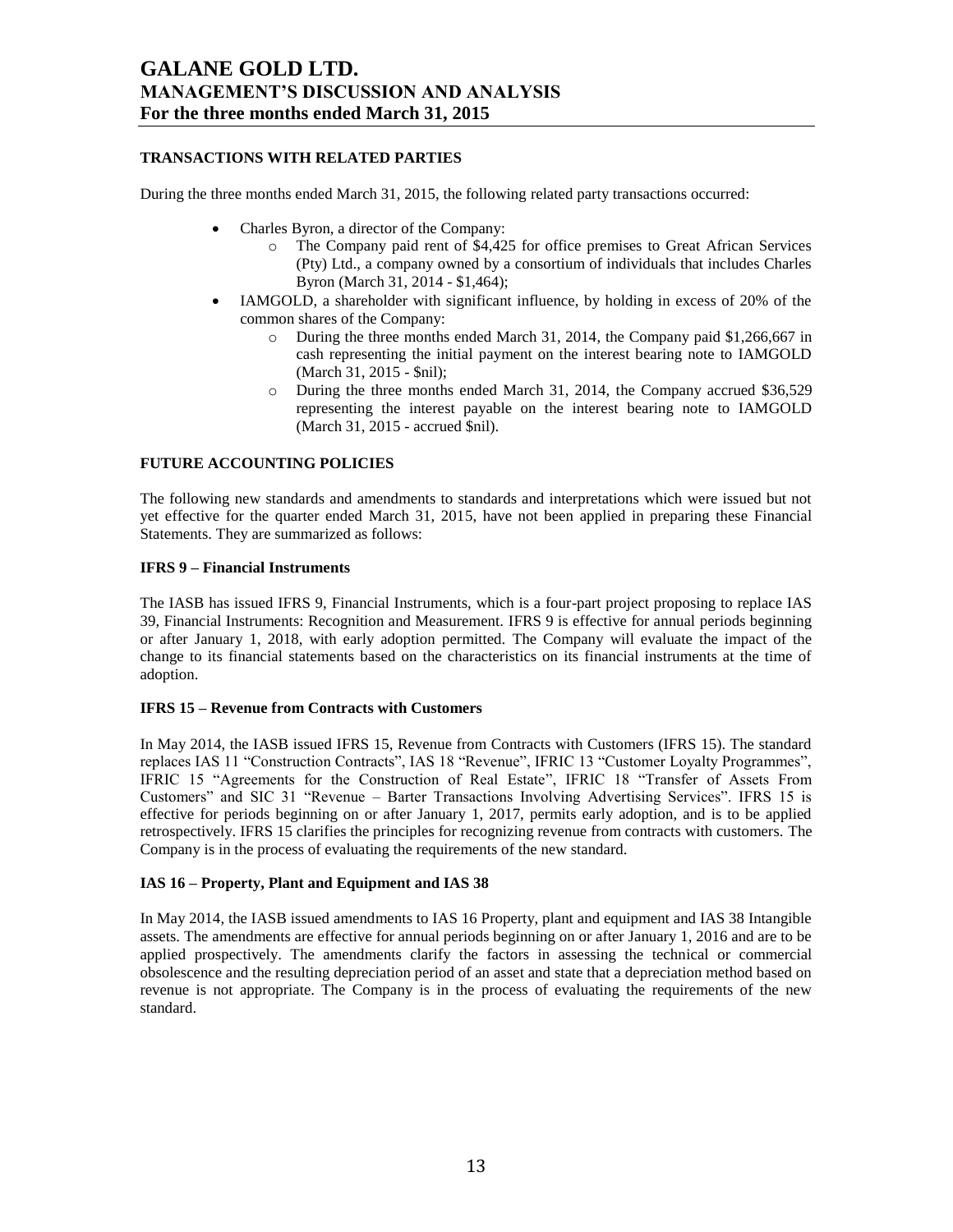### **IFRS 11 – Joint Arrangements**

In May 2014, the IASB issued amendments to IFRS 11 Joint Arrangements (IFRS 11). The amendments in IFRS 11 are effective for annual periods beginning on or after January 1, 2016 and are to be applied prospectively. The amendments clarify the accounting for acquisition of interests in joint operations and require the acquirer to apply the principles on business combinations accounting in IFRS 3 Business combinations. The Company is in the process of evaluating the requirements of the new standard.

### **COMMITMENTS**

As at the date of this MD&A, the Company had the following commitments:

### **(a) Royalty expenses**

Production from the Company's Mupane operation is subject to third party royalties (included in mining costs) of 5% of revenues based on market prices at the date of shipment. For the three month period ended March 31, 2015, the Company accrued \$319,367 in royalties (March 31, 2014 – accrued \$623,514).

### **(b) Operating contractual obligations**

The Company has operating lease obligations which relate to obligations in 2015 for land operating lease agreements as follows:

| $\bullet$ | Incurred during the three month period ended March 31, 2015 | \$83.527    |
|-----------|-------------------------------------------------------------|-------------|
| $\bullet$ | To be incurred in the remainder of 2015                     | \$215.851   |
| $\bullet$ | To be incurred $2016-2018$                                  | \$1,161,671 |

#### **(c) Claims**

The Company is also subject to the possibility of revised tax assessments for some years. The Company does not believe that, should unfavourable decisions arise from any review of its tax filings, that any amount it might be required to pay will be material. No amounts have been provided for in the Financial Statements.

### **OFF-BALANCE SHEET ARRANGEMENTS**

The Company currently has no off-balance sheet arrangements.

### **RISKS AND UNCERTAINTIES**

The Company is subject to various business, financial and operational risks that could materially adversely affect the Company's future business, operations and financial condition and could cause such future business, operations and financial condition to differ materially from the forward-looking statements and information contained in this MD&A. For a more comprehensive discussion of the risks faced by the Company, please refer to the Company's annual MD&A for the year ended December 31, 2014, available a[t www.sedar.com.](http://www.sedar.com/)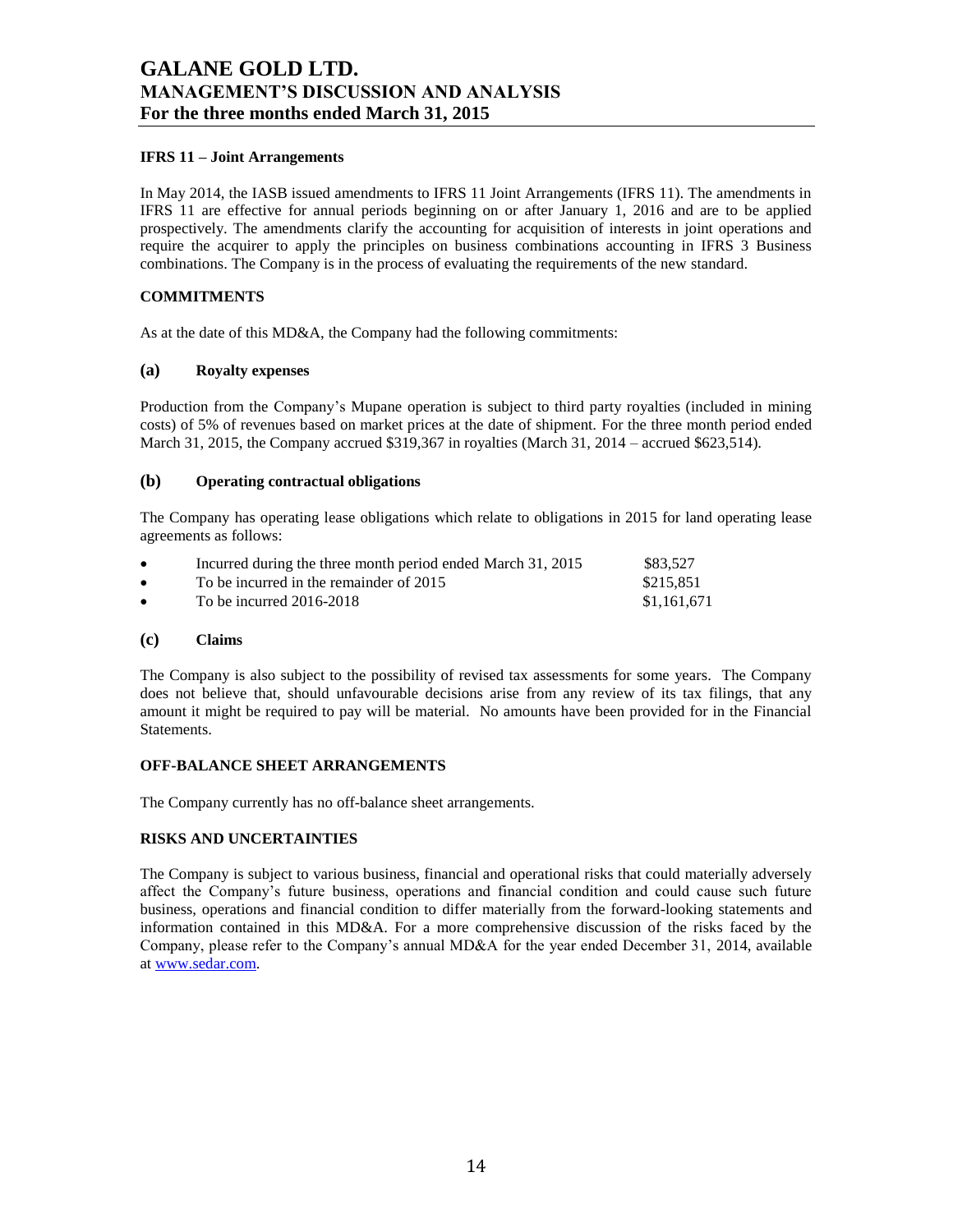#### **SUBSEQUENT EVENT**

On April 29, 2015, the Company announced that it had entered into share purchase agreements to acquire approximately 78% of the issued and outstanding ordinary shares (the "**Galaxy Shares**") of Galaxy Gold Mining Limited ("**Galaxy**"), a gold mining company with operations in the Mpumalanga Province of South Africa. Following the acquisition of the Galaxy Shares pursuant to the share purchase agreements, the Company will make an offer to all other shareholders of Galaxy to acquire the remaining Galaxy Shares on economically equivalent terms. The acquisition of the Galaxy Shares is subject to the satisfaction or waiver of various closing conditions on or before June 30, 2015, including the completion of due diligence by the Company and the receipt of applicable regulatory approvals, including the approval of the TSX Venture Exchange. The share purchase agreements provide that the Company may, in its sole discretion, extend the closing date to August 31, 2015.

### **APPROVAL**

The Board of Directors of the Company has approved the disclosure contained in this MD&A.

### **ADDITIONAL INFORMATION**

Additional information relating to the Company, including the Company's annual information form for the year ended December 31, 2014, can be found on SEDAR at www.sedar.com.

### **SUPPLEMENTAL INFORMATION TO MANAGEMENT'S DISCUSSION AND ANALYSIS**

#### **Cash costs**

The Company's MD&A often refers to operating cash cost per ounce, and operating cash cost excluding royalties per ounce, all non-GAAP performance measures, in order to provide investors with information about measures used by management to monitor performance. Management of the Company uses this information is used to assess how well the producing gold mines are performing compared to plan and prior periods, and also to assess the overall effectiveness and efficiency of gold mining operations. Cash cost figures are calculated in accordance with a standard developed by the Gold Institute, which was a worldwide association of suppliers of gold and gold products and included leading North American gold producers. The Gold Institute ceased operations in 2002, but the standard is still an accepted standard of reporting cash costs of gold production in North America. Adoption of the standard is voluntary, and the cost measures presented herein may not be comparable to other similarly titled measures of other companies. Cash cost includes mine site operating costs such as mining, processing, administration, and attributable realized derivative gain or loss, but are exclusive of impairment, amortization, reclamation, and exploration and development costs. Cash cost excluding royalties is cash cost less royalties. Operating cash cost is the total cash cost less those costs capitalized as attributable to the removal of excess waste in developing new resources. Operating cash cost excluding royalties is operating cash cost less royalties. These costs are then divided by the Company's ounces of gold produced to arrive at the cash cost measures on a per ounce basis. These measures, along with sales, are considered to be key indicators of a company's ability to generate operating earnings and cash flow from its mining operations.

These measures of cash costs do not have any standardized meaning prescribed by IFRS and differ from measures determined in accordance with IFRS. They are intended to provide additional information and should not be considered in isolation or as a substitute for measures of performance prepared in accordance with IFRS. These measures are not necessarily indicative of net earnings or cash flow from operations as determined under IFRS.

The following tables provides a reconciliation of cash cost measures for the mine to the mining costs excluding impairment, depreciation and amortization reflected in the Financial Statements.